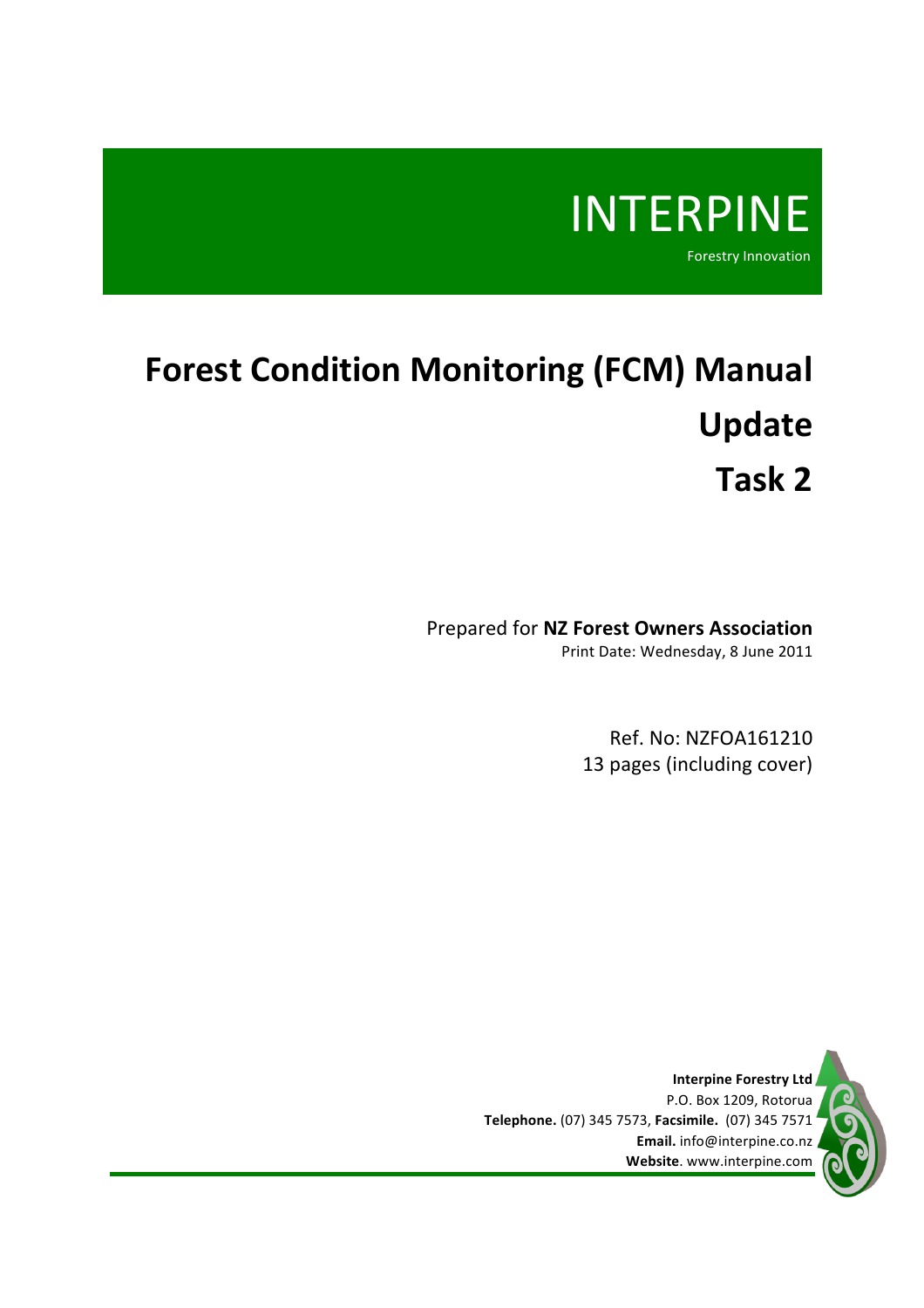# 1 CONTENTS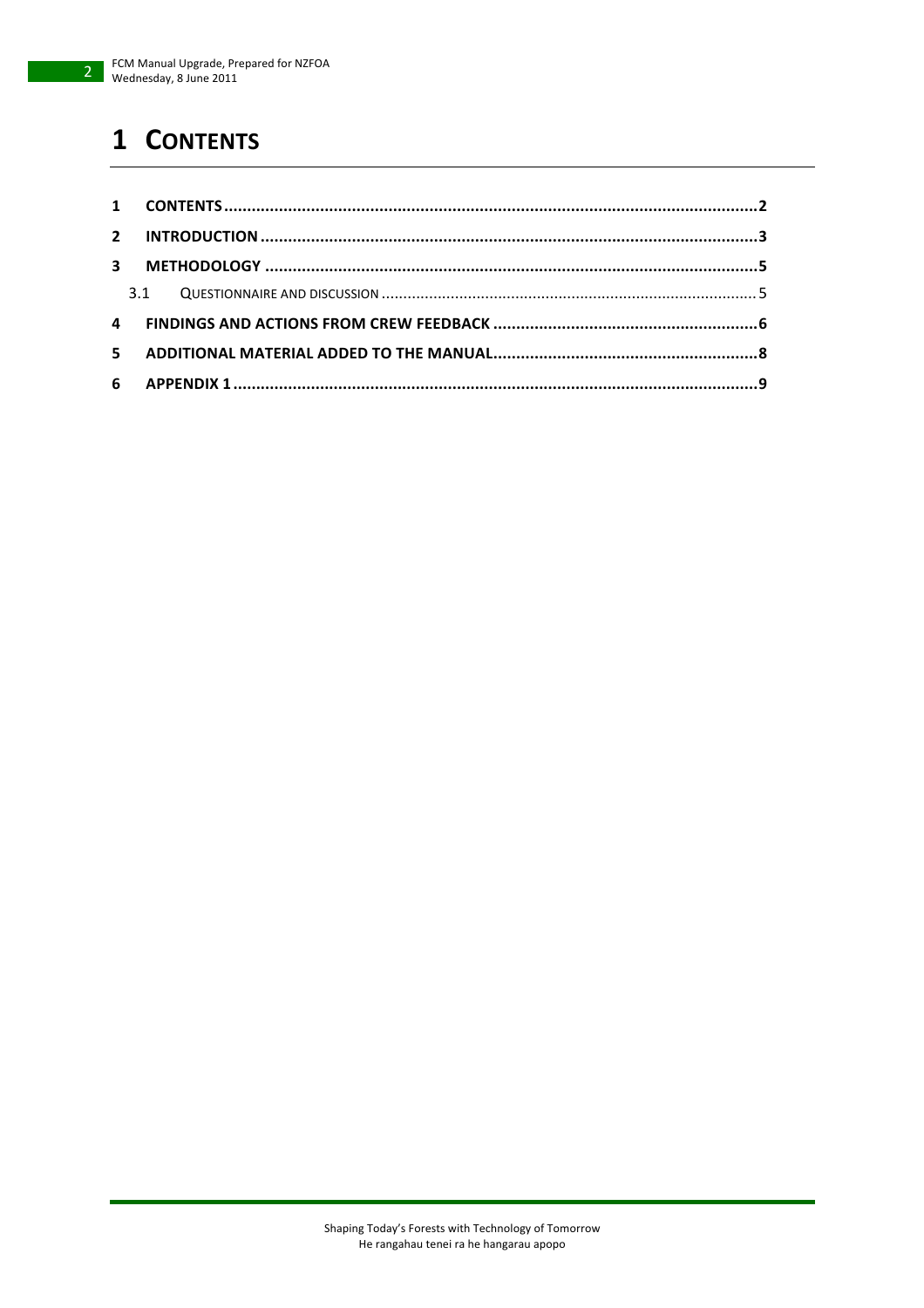## **2 INTRODUCTION**

In 2010 the New Zealand Forest Owners Association (NZFOA) contracted Interpine Forestry Limited (Interpine) to design and undertake the first measurement of a forest condition monitoring (FCM) programme in New Zealand. Interpine identified the planted forest portion of the Ministry for the Environment (MfE) national plot network, established to provide an inventory of carbon in New Zealand's forests, as a suitable and practical sampling frame for the collection of FCM data. Interpine recorded FCM indicators on 190 plots concurrently with their carbon measurements during the winter of 2010.

International research indicates that to facilitate effective data collection of subjective measurements such as FCM indicators it is important to have a comprehensive manual and photographic guide. This document<sup>1</sup> was produced by Interpine before the 2010 measurement commenced and the NZFOA have requested that Interpine use the knowledge gained through the 2010 experience to update and improve the FCM manual.

The 2010 measurement also took place concurrently with the measurement MfE's carbon measurement inventory and as such FCM indicators were recorded on trees measured as part of this inventory. As a result the original manual did not contain any information on plot establishment or tree selection as it was assumed that these would be dealt with by the measurement procedures of MfE's carbon inventory.

Therefore the objectives of the manual upgrade are as follows:

- To use the knowledge gained in the 2010 inventory to produce an improved FCM manual to ensure better data collection:
- To include new material in the FCM manual which will allow the document to be used as a stand-alone document independent of any other measurement programmes.

 $1$  FCM Data Collection Manual v1.2.1 – Interpine Forestry Limited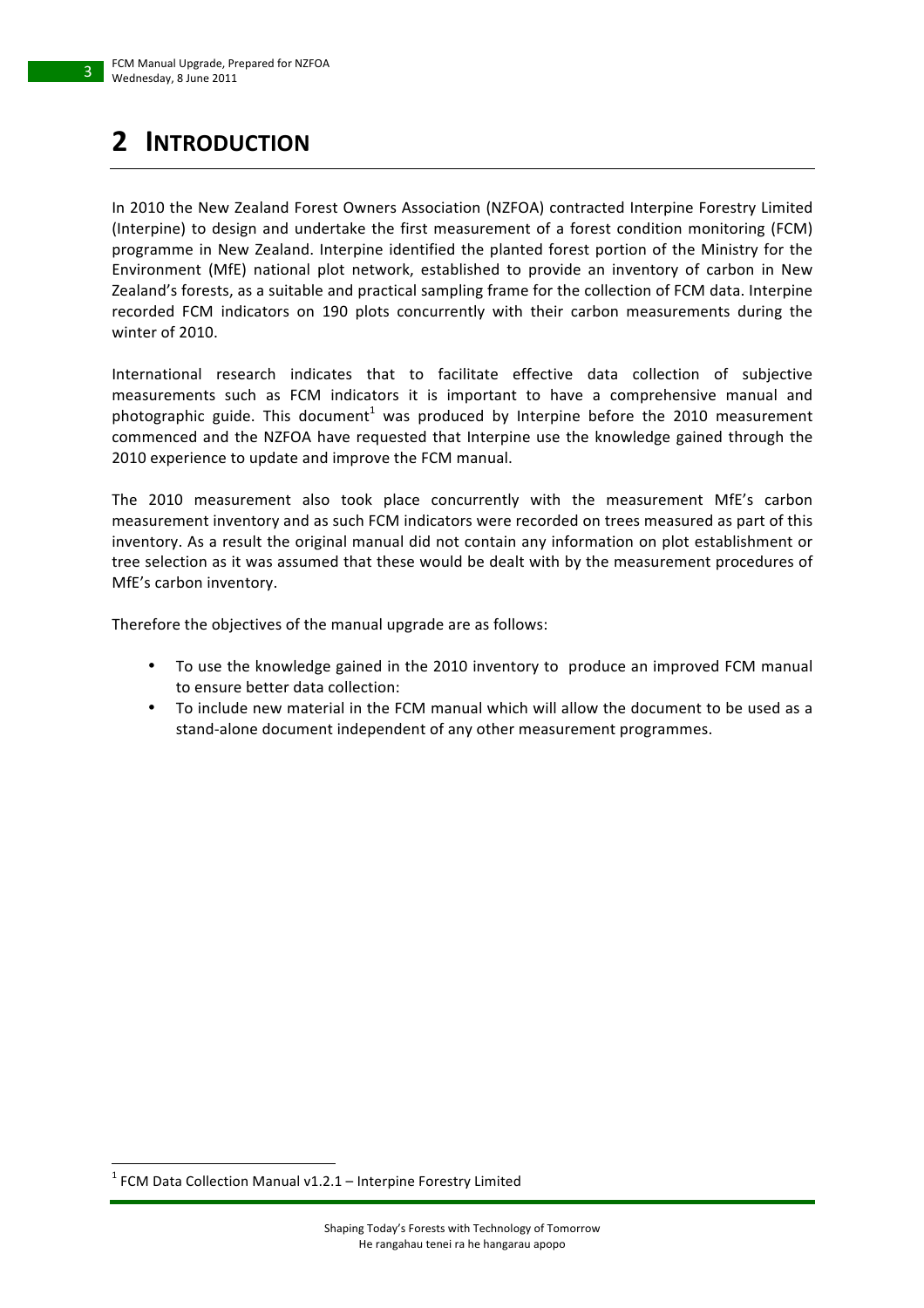FCM Manual Upgrade, Prepared for NZFOA<br>Wednesday, 8 June 2011

 $\overline{4}$ 

 $\mathbb{Z}^d$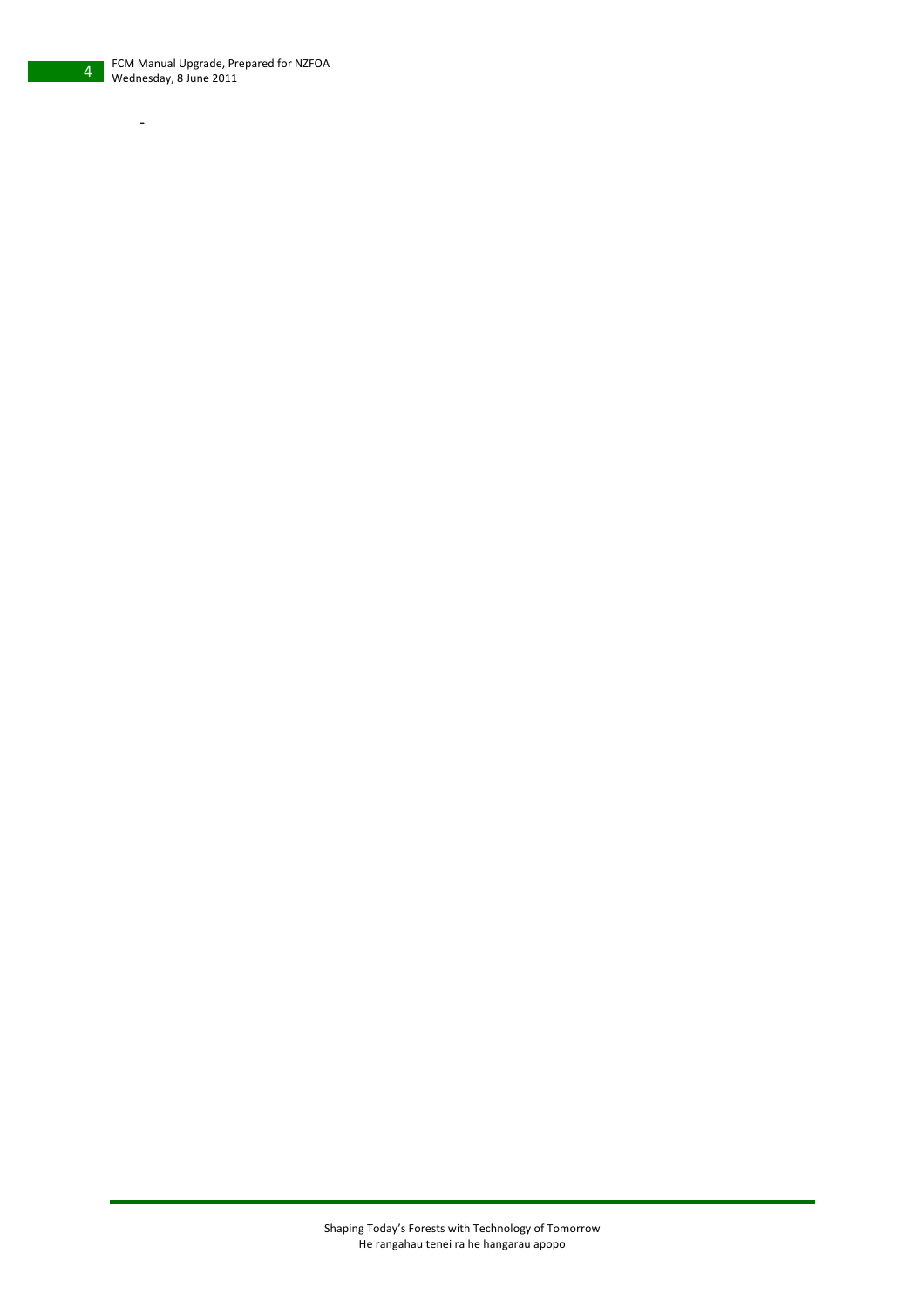# **3 METHODOLOGY**

The methodology followed by Interpine during the FCM manual revision is outlined in the following sections.

### **3.1 QUESTIONNAIRE AND DISCUSSION**

A questionnaire was circulated to all field staff and field managers who took part in the 2010 FCM measurement. The field teams had been trained in the collection of FCM characteristics and used the manual for the collection of FCM characteristics. The questionnaire distributed to all field crews is included in Appendix 1. the questionnaire was complimented with a follow up workshop attended by the field crews where any issues arising from the 2010 measurement were discussed.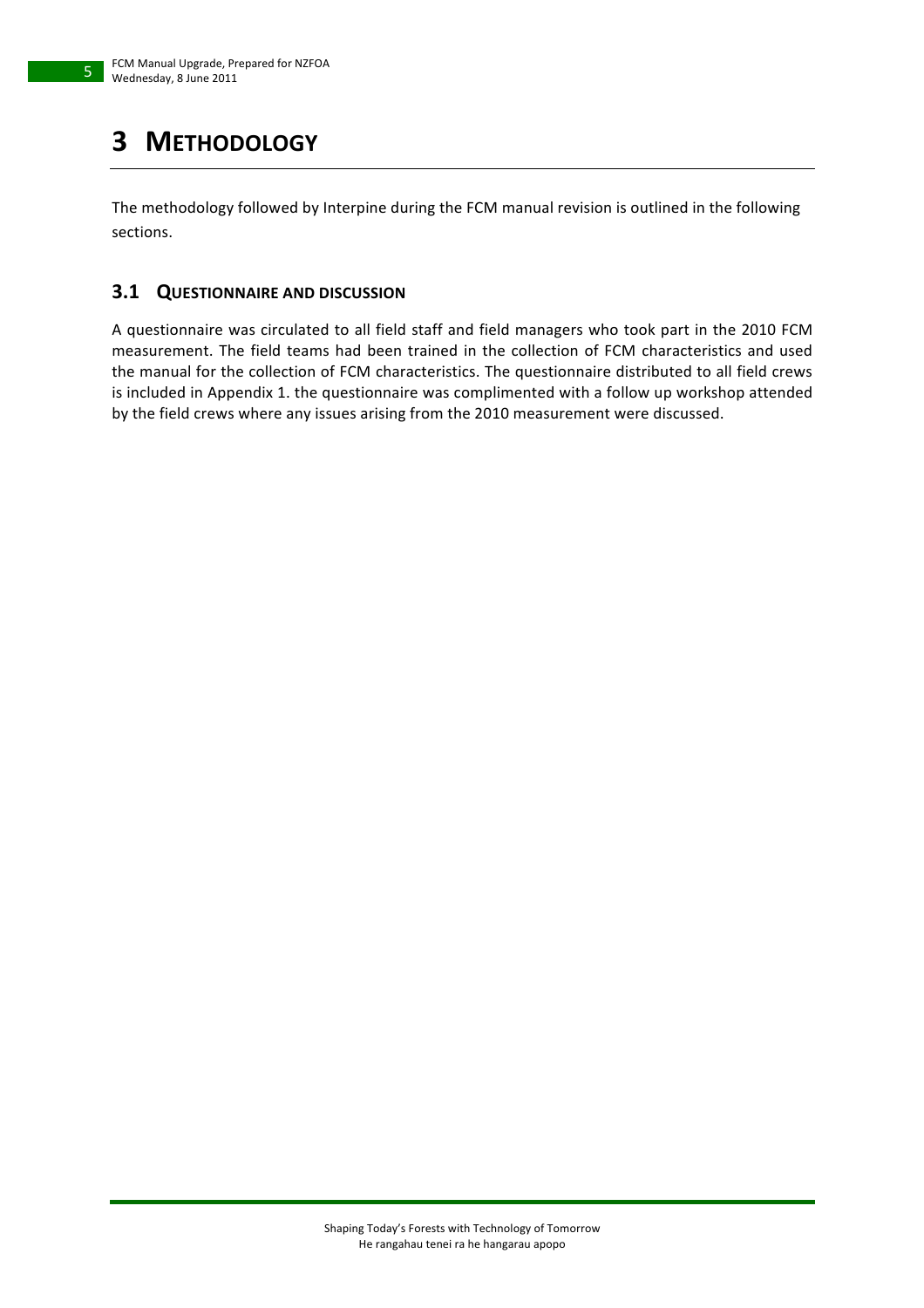### **4 FINDINGS!AND!ACTIONS!FROM!CREW!FEEDBACK**

This section documents the findings of the discussions with FCM inventory team leaders and feedback from the questionnaire relating to the manual upgrade. In each case if an action is required the action taken in response to the finding is also documented.

### **Finding 1.**

Although the figures relating to the definition of assessable crown for transparency and defoliation were generally thought to be clear, several technicians requested more instruction around defining assessable crown in young trees.

### Action 1.

In response to this finding more figures detailing the definition of the assessable crown when measuring defoliation and crown transparency were added to section 4.4.9 of the manual.

### **Finding 2.**

The description of how to measure needle retention requires additional work. It was noted that in many NZ surveys the description of the measurement of needle retention and in particular where to assess it is not adequately defined. It was also noted that a photographic guide such as that used included in the manual for crown transparency and defoliation would be beneficial for technicians to "calibrate" their needle retention scoring.

### Action 2.

Additional detail on the measurement of needle retention was included into section 4.8.2 of the manual. These include photographic reference to the section of the crown within which needle retention should be assessed which have been absent from manuals detailing the assessment of needle retention in the past. Additionally all photographs in the photographic reference guide have been scored by a team of experienced assessors and these scores added to the manual to provide a reference guide for the assessment of needle retention.

### **Finding 3.**

The description of the measurement of crown dieback was identified by several technicians as insufficiently detailed.

### Action 3.

Additional description of crown dieback has been added to the text of the manual. Photographs of dieback have been acquired and added to the manual.

### Finding 4.

References to more detailed guides on the assessment of Dothistroma and Cyclaneusma should be included in the FCM manual.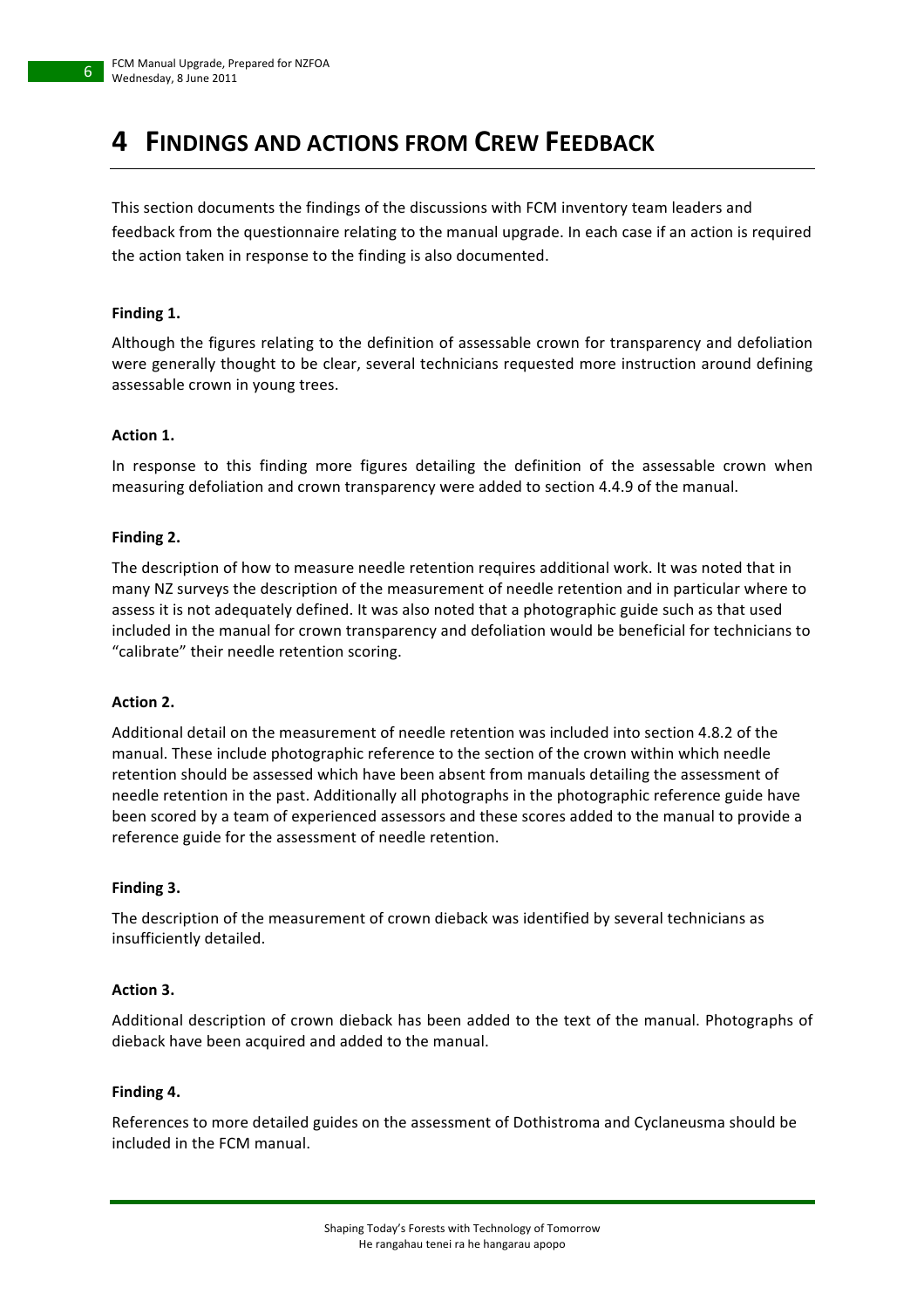### Action 4.

7

References to these detailed guides have now been added.

### **Finding 5**

It was identified that there is some confusion about the assessment of FCM indicators for trees with a fork helow 1.4m

### Action 5

A new section detailing assessment of trees with a DBH below 1.4m has been added to the manual. Through a consultation process it was decided that trees with a fork below 1.4m should be treated as two trees but no attempt should be made to differentiate between the crowns of the two trees and the same FCM scores should be recorded for both trees.

### **Finding 6**

It was identified that technicians were confused about the defoliation variable and it seemed that they were looking for the presence of dead needles rather than scoring trees for the absence of needles when compared to a fully foliated tree.

### Action 6.

To remedy finding 6 text explicitly outlining the requirement for technicians to score the absence of needles as compared to a fully foliated tree rather than looking for the presence of dead foliation was added to the manual.

### **Finding 7**

More detail is needed for explaining how to deal with tree architecture when assessing transparency.

### Action 7

More detail relating to dealing with tree architecture when assessing transparency was added to the manual.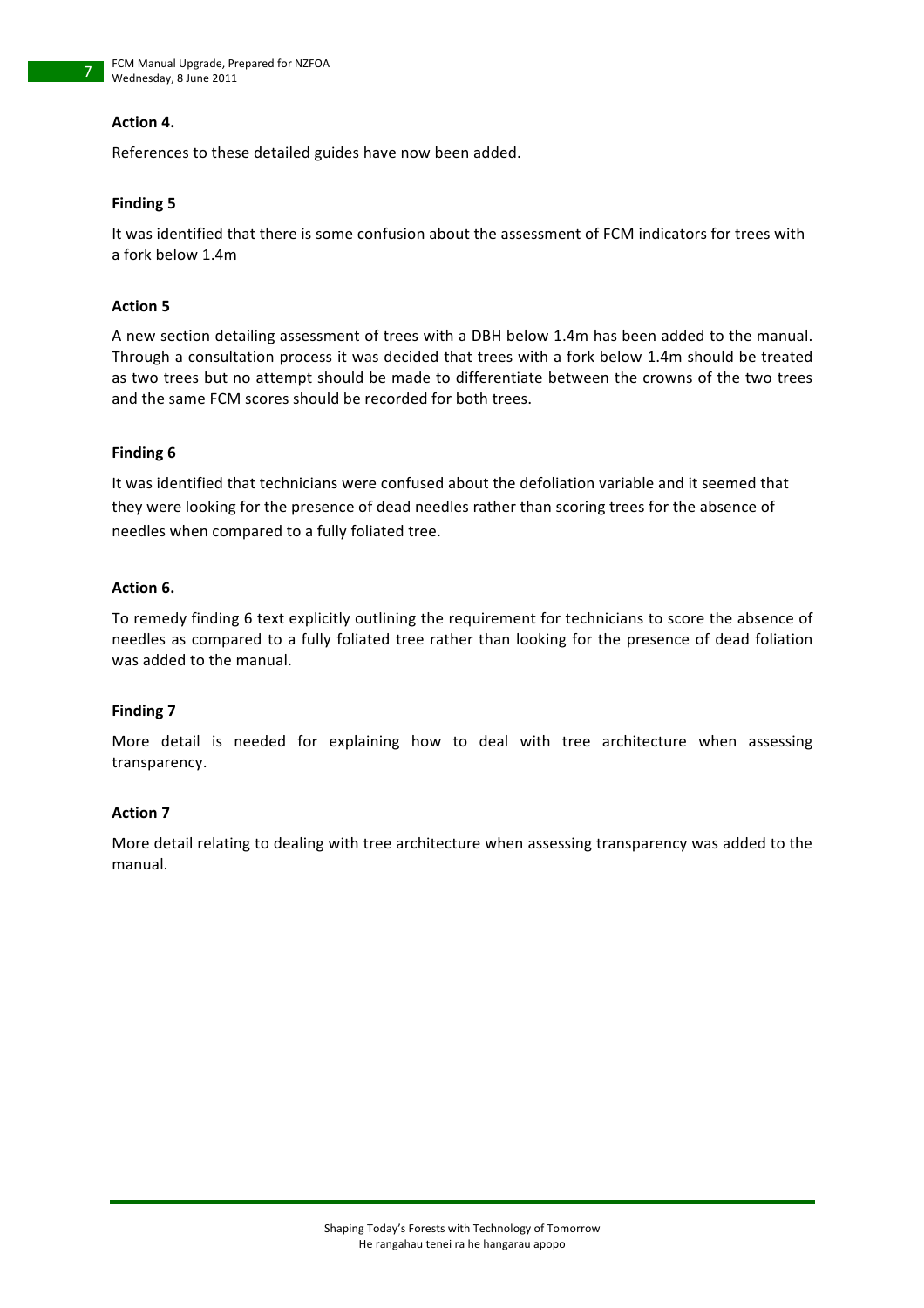### **5 ADDITIONAL MATERIAL ADDED TO THE MANUAL**

To allow the manual to function fully as a stand-alone document the following sections have been added:

4.1 Site access 4.2 Land owner permission 4.3 Site Description 4.4 Site Lavout 4.4.1 Using a GPS for navigation 4.4.2 Navigating to a plot centre 4.4.3 Site Marking 4.4.4 Witness Trees 4.4.5 Plots that cannot be established 4.4.6 Locating a pre-existing plot centre 4.4.7 Plot size 4.4.8 Plot boundary definition 4.4.9 Dealing with plots containing no P. radiata trees 4.4.10 Where plots fall partly in an area of P. radiata forest 4.4.11 Moving a FCM plot 4.5.2 Tree dimensions 4.5.6 Dealing with Forked trees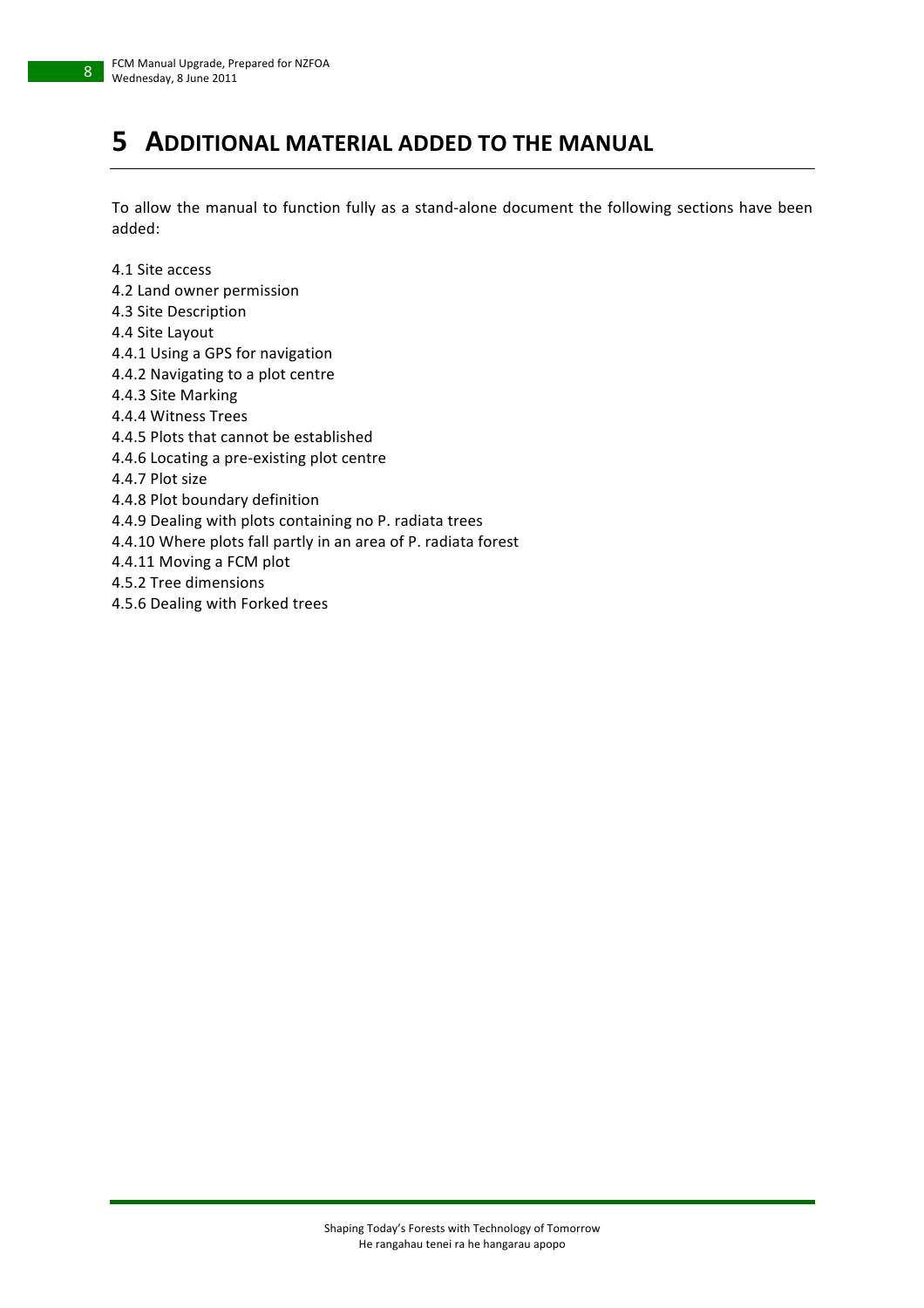# **6 APPENDIX 1**

### **Summary of field team feedback.**

The results of the consultation process are outlined in the following sections

Questionnaire!answers

1. Do you think there is sufficient detail on the background to FCM and crown condition in the *manual?*

- Yes!
- Yes
- Yes

2. Did you find the quick reference over view flow chart and quick guide to forest condition indicators useful during the 2010 measurement?

- Yes
- Yes
- Yes

### 3. Was the manual robust enough (did it fall apart in the rain?)?

- Yes!
- Yes
- Yes

#### 4. Were the definitions of assessable crown for defoliation and transparency clear enough?

- Yes
- Yes they were
- Definitions were good and the diagrams followed by definitions made things simple

### 5. Were the diagrams showing the definition of assessable crown for defoliation and transparency *helpful?*

- Yes
- Yes
- Diagrams were quite good. Maybe more details for young trees would be good.

6. Are the instructions on where to assess FCM characteristics from and how to record the position of assessment clear enough?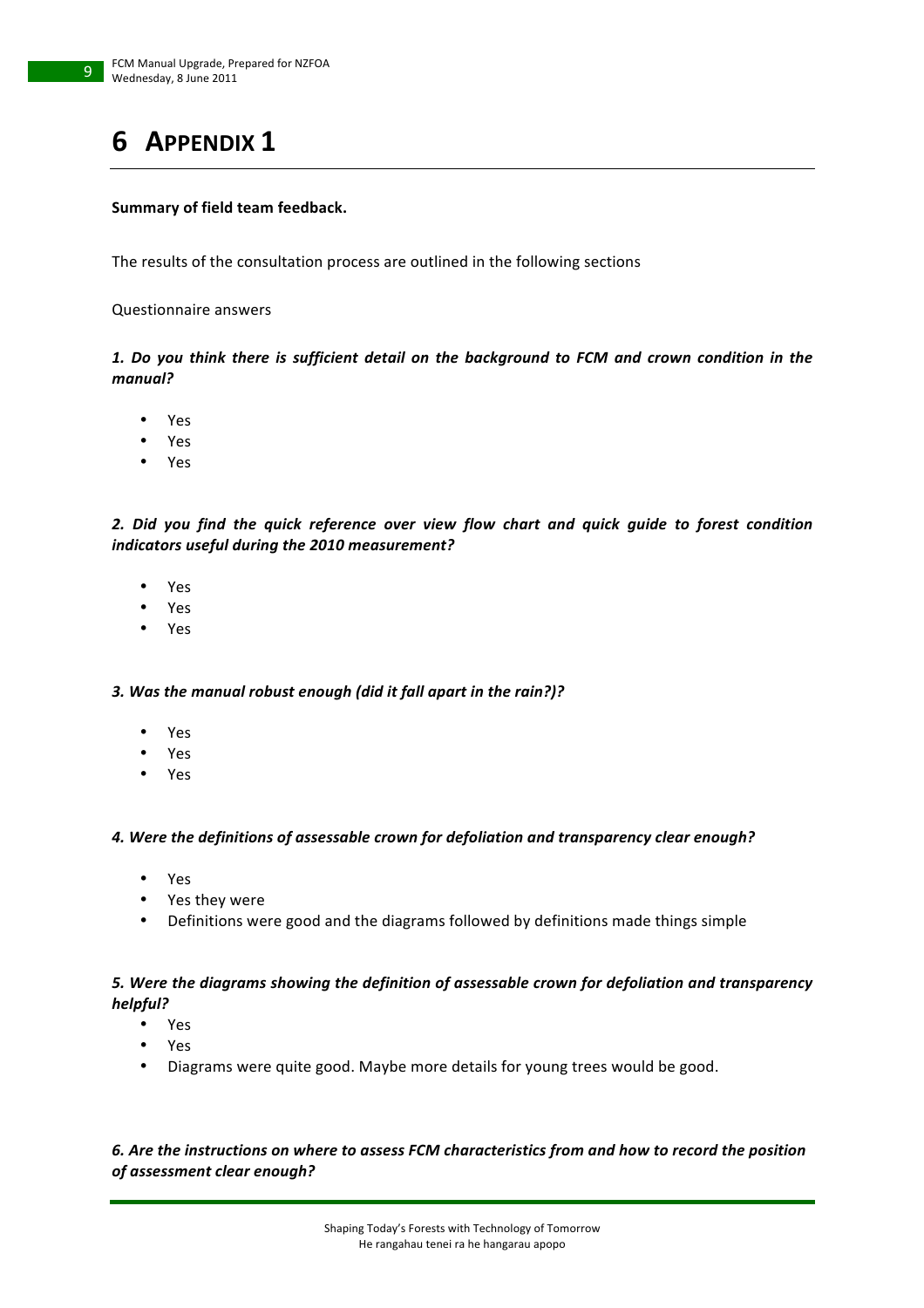- Yes
- Yes
- Yes

### *7. Are the instructions on measuring stem visibility and the scale and photographic reference provided in the manual clear enough?*

- Yes
- Should be detailed more
- Yes

### 8. Is the definition of needle retention and the description of how to measure it detailed enough?

- Need explanation that "the lower third of the unsuppressed green crown is the average green crown level across all forest trees in that area. Needle retention is one indicator that people find difficult to grasp so the more explanation / photos the better
- Yes
- Needle retention was a little confusing. I found needle retention hard to judge a few times

### **9. Is the definition of crown dieback clear enough?**

- It seemed to be but from working with other assessors this season I observed that this was one indicator people had trouble with. People don't seem to know what they are looking at and are likely to just come up with a number. I'm not totally clear myself what dieback includes.
- Not very clear Needs to be explained better in the manual
- Yes

### 10. Are the instructions on measuring crown depth and the scale and photographic reference *provided in the manual clear enough?*

- Yes
- Yes
- Yes

### 11. Are the instructions on measuring Dothistroma and the scale and photographic reference *provided in the manual clear enough?*

- Yes but maybe include a reference to another more detailed guide on measurement
- Yes
- Yes

### 12. Are the instructions on measuring Cycloneusma and the scale and photographic reference *provided in the manual clear enough?*

- Yes but include a reference to another more detailed guide book on this assessment
- Yes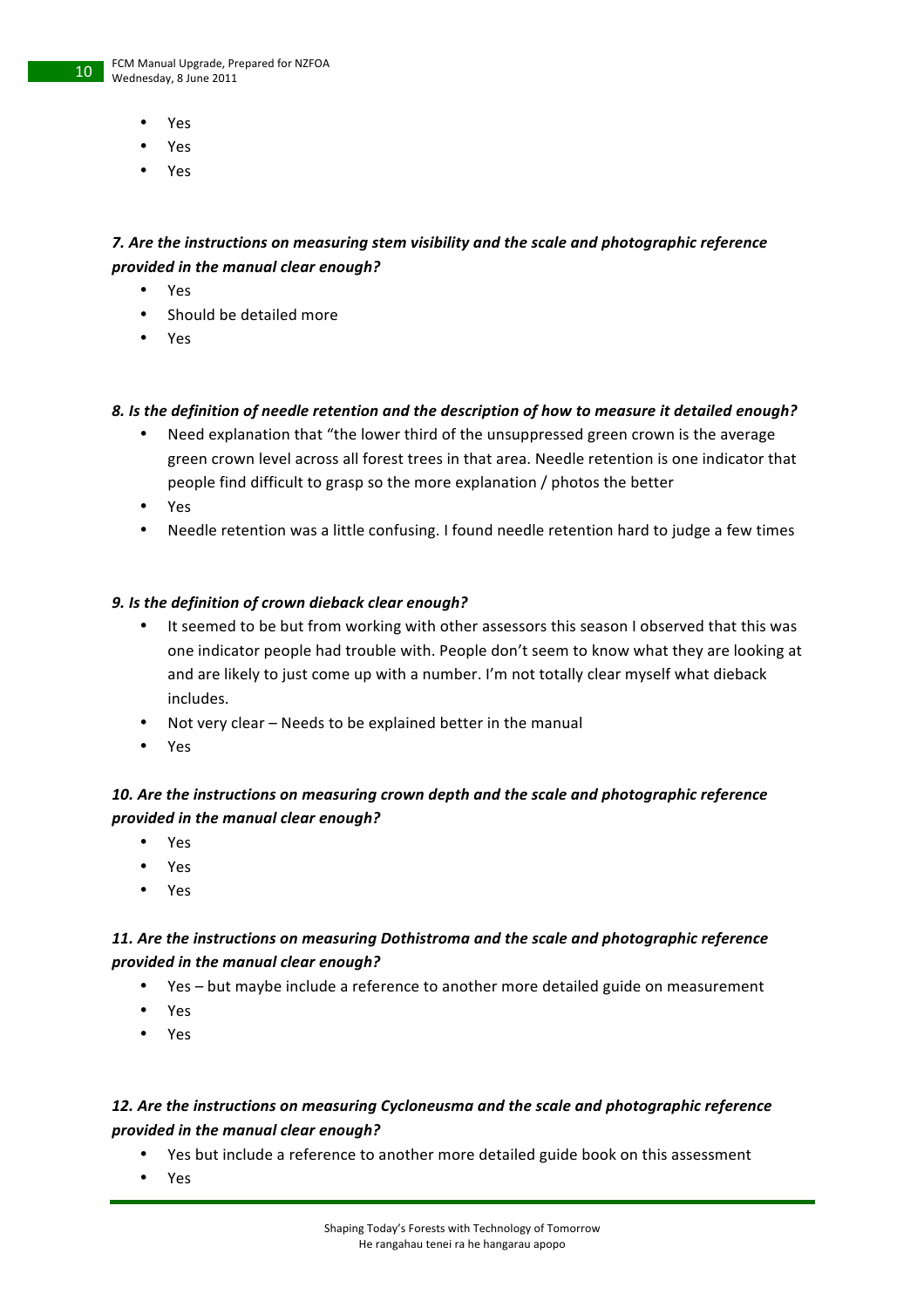• Yes

13. Are the instructions on measuring Resin Bleeding and the scale and photographic reference *provided in the manual clear enough?* 

- Yes
- Yes
- Yes

### *Photographic!Guide*

14. Are the age class definitions in the manual easy enough to understand?

- Yes very good
- Not very easy to understand
- Yes

### *Please provide comments on the Young Crop photographs*

### *(Any photos missing ?/ Any photos inappropriate or unclear?/ are there enough photographs?/* Are any photos misleading?)

- Well covered
- I think the photos are okay
- Photographs were clear and helpful but a few more photographs in terms of transparency as there was a lot of variety in the young crop

### *Please provide comments on the Mid Rotation photographs*

### *(Any photos missing ?/ Any photos inappropriate or unclear?/ are there enough photographs?/ Are!any!photos!misleading?)*

- Well covered range
- Photos ok
- Don't remember there being a problems

### Please provide comments on the Old Crop photographs

(Any photos missing ?/ Any photos inappropriate or unclear?/ are there enough photographs?/ Are any photos misleading?)

- Well covered
- Photos ok
- Photographs were all clear and detailed.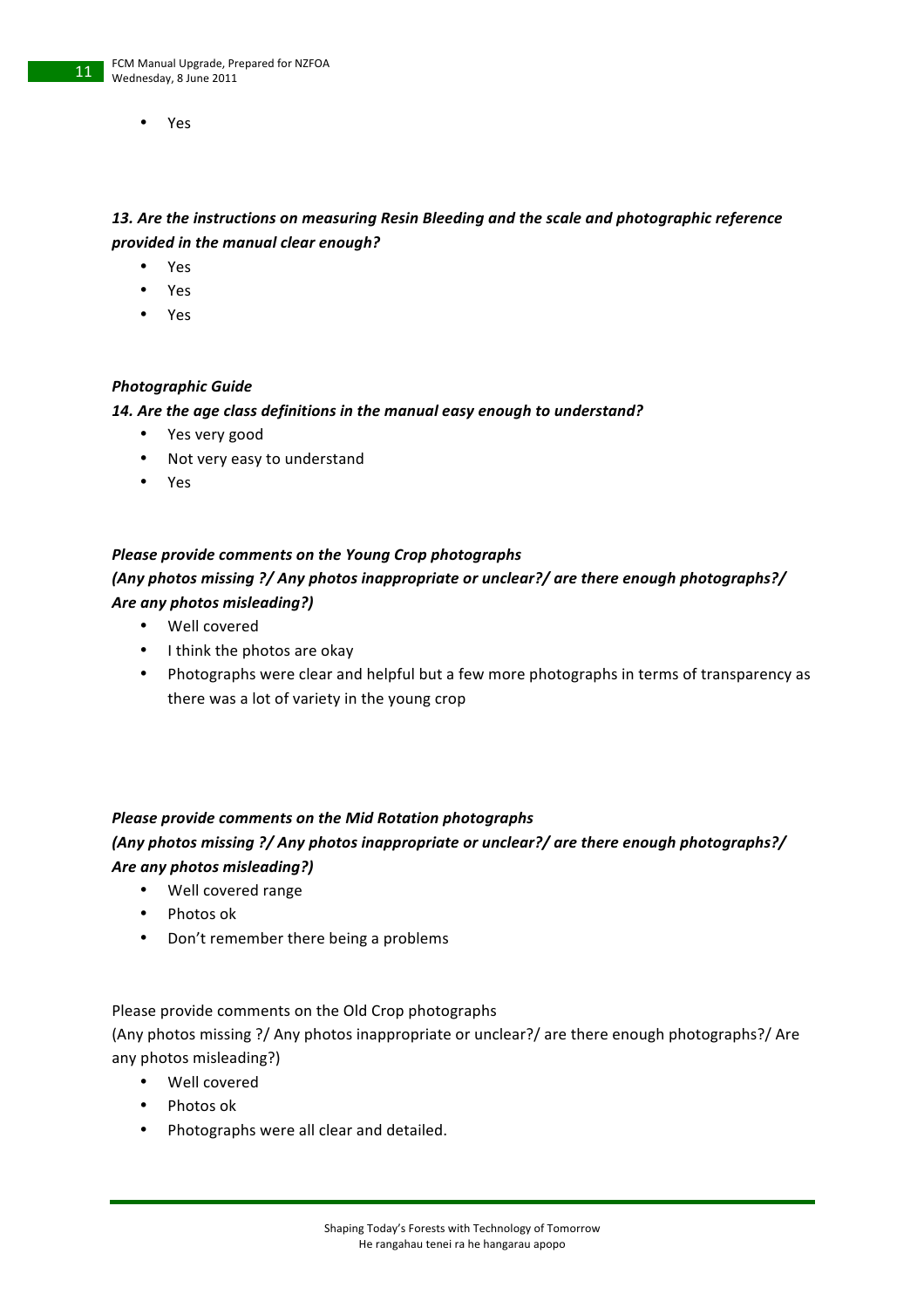### **Further!feedback**

Guys I worked with still had a hard time with the whole procedure, it would have become easier with time (and range of habitats).

Quite often mistakes were made in the assigning of different scores to the top versus the whole tree. i found it useful to tell the guys to rank the 50% first, compare it to the bottom and half the result. ie top 50% at 20%, bottom at 60%, so whole tree 40%. Also found it good for guys to break into quarters, ie is the whole tree 100%-75%, 75%-50%, 50% - 25%, 25%-0%. Found these groupings very easily obtained. From there they could relate score to the mid point of the quartiles, ie is it > 80%, sounds complicated but easy (and consistent) in the field.

For the crown transparency at times the guys were not taking the tree architecture into account and not calling the gaps between branches.

I would think that a version of this would prove very useful for the crown transparency indices and the dieback one as well.

we found a huge variability in figures dependent on where assessment taken from

had trouble interposing the stem visibility and the crown depth scores, just one of those things.

defoliation of accessible crown was the other main one we had trouble with, guys often having to see dead foliage as opposed to missing foliage before they would call it.

Besides that the framework of the manual is fine and the only comments i would make are to avoid people looking for examples of a score as opposed to making the assessment themselves.

*For further information please contact:* 

**Jonathan!Dash** *Resource(Forester* B.Sc. (Hons) M.Sc. (Forestry) MNZIF